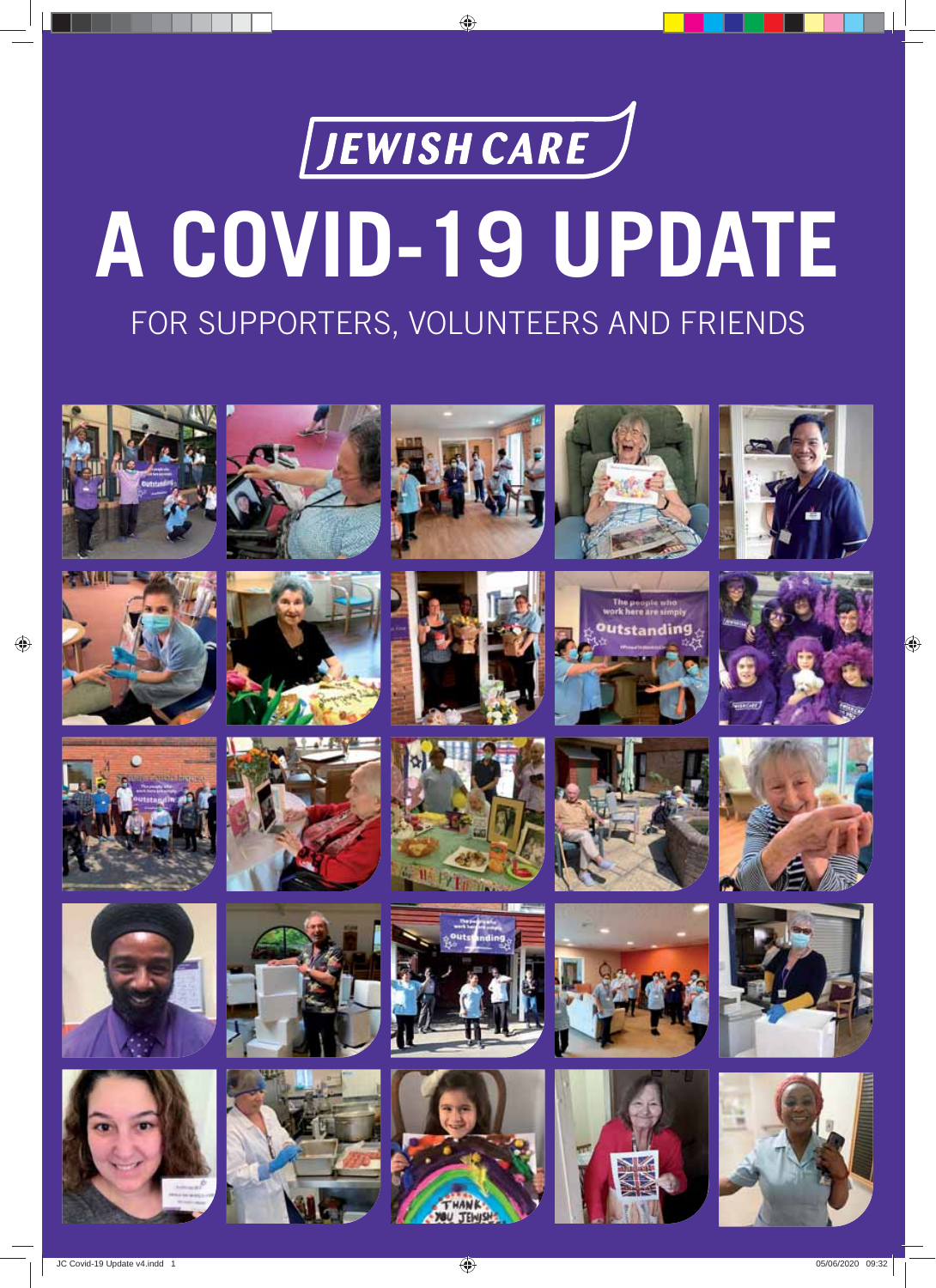### **Foreword**



**Daniel Carmel-Brown** Chief Executive

#### **Contents**

| Foreword                                                                           | 2  |
|------------------------------------------------------------------------------------|----|
| Covid-19<br><b>Jewish Care's response</b>                                          | 3  |
| <b>Our Heroes:</b><br>Staff at the frontline<br>and in hospitality                 | 4  |
| <b>Our incredible volunteers</b><br>and their impact                               | 6  |
| <b>Special moments</b><br>during Covid-19                                          | 8  |
| <b>Jewish Care's impact</b><br>since the outbreak of<br><b>Covid-19 in numbers</b> | 11 |
| <b>Digital resources</b><br>to support you                                         | 11 |

#### It is quite incredible to think how much the world, let alone Jewish Care has changed in the last few months. We have all had to adapt to new challenges, a new normal, and a new daily reality.

We tend to be positive in our outlook at Jewish Care, enabling in our approach, promoting meaningful lives and making later life better. Whilst that remains, everything we have been doing recently stems from one overarching mitzvah; pikuach nefesh, saving a life.

Jewish Care took the threat of Covid-19 seriously from a very early stage. Notifying staff and volunteers of when to self-isolate and increased handsanitisation messages were delivered regularly from the end of January. We cancelled large events and gatherings and suspended visits to our care homes more than a week before the government announced the national lockdown. We saw that the increased measures and early decisions that we took meant that we were able to control the spread of the virus to a greater degree than many other care providers across the country.

Had we not taken those steps, and not been able to rely on the expertise of staff and their knowledge of infection control, it is possible that we would be in a very different situation to the one we are in today.

In March, my plea to the community was to be ready to respond and be ready for what Jewish Care asked of you and that there had never been a more critical moment for our community to come together. We have seen that plea answered, and we have been overwhelmed by the generosity of our supporters, our additional 600 volunteers, of those who have left gifts for our staff and those who have done all they can to help Jewish Care meet these new and increased needs.

We are so incredibly proud of our 1,300 staff heroes, and our army of volunteers. In particular, we thank our staff on the very frontline working in our homes, independent living schemes and home carers, who risked their own safety to protect and keep our community safe in their greatest hour of need.

Our staff have worked tirelessly for the safety of those in our care. Although we have had a number of residents, clients, staff and volunteers who have made a full recovery from Covid-19, our thoughts and prayers are with the families of those who sadly lost loved ones to the virus. They will always be a part of the Jewish Care family and we are grateful to have had them with us.

We face many challenges on the road ahead; rebuilding parts of the organisation, occupancy and planning for the possibility of another wave of the virus. We continue to be prepared, with purchasing more PPE, campaigning for more and regular testing, and ensuring that we have everything we need for now and in the future. Together, we will not only keep going, but we will make sure now more than ever that our community continues to get the Jewish care they need and deserve.

Keep safe, be well, and thank you for your support.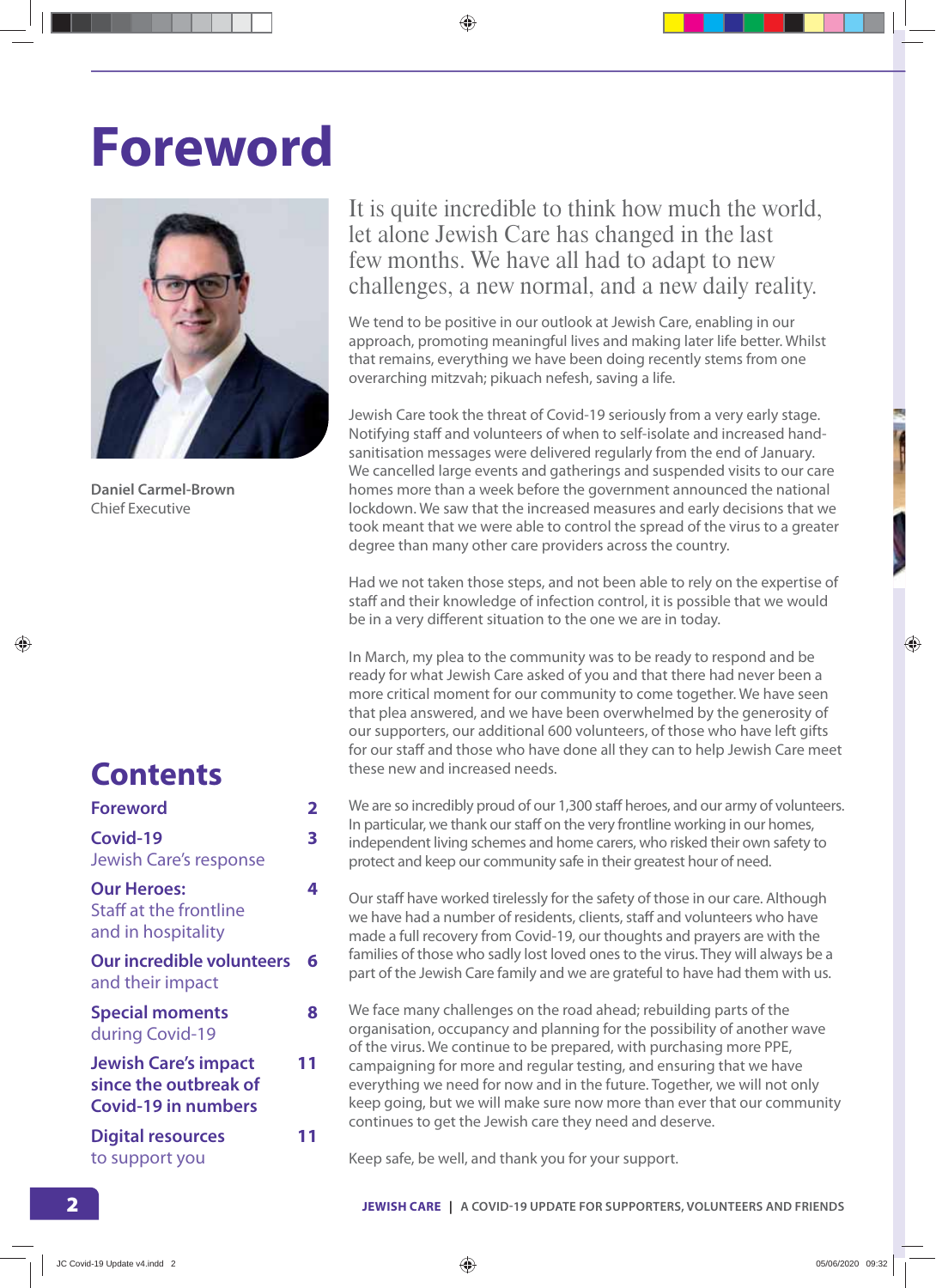# **Covid-19:** Jewish Care's response

From an early stage, Jewish Care took a number of steps to help prevent the spread of Covid-19 across all of our resources including: the introduction of a screening process upon entry to any resource; selfisolation measures where appropriate; increased deep cleaning and use of additional sanitisation and specialist cleaning products.



Digital call to family with Sheila Byrne (resident) at Vi & John Rubens House

We cancelled events and gatherings, suspended visits to our care homes, independent living facilities and community centres over a week before the national lockdown was announced, and campaigned for Covid-19 testing for our staff and residents.

We understand that some of the measures we have taken, such as suspending visitation and regular face-to-face activities have been distressing for many, but it is important that we take all the precautions necessary to prevent the spread of virus to those we care for. The safety and wellbeing of those in our care are our priority and Jewish Care will continue to do all we can to keep our clients, families, staff and volunteers safe.

#### **Care Homes and Independent Living**

Jewish Care took the early decision to suspend visits to our care homes until further notice, which enabled us to try as far as possible to limit the number

of people who could accidentally bring Covid-19 in with them.

To keep people connected, we redeployed a number of Jewish Care staff to help facilitate phone calls, video calls or a Skype call with a loved one instead of a physical visit and purchased a number of additional iPads for use in our care homes for this purpose. We have helped to facilitate over 1,200 of these video calls since lockdown began.

Unfortunately, it has not been possible to keep Covid-19 out of all of our care homes, but Jewish Care has been and will continue to be led by Public Health England on any additional measures needed, such as an additional deep-clean, or barrier nursing, following any confirmed case of Covid-19 in a care home.

Jewish Care has also taken a number of steps to ensure that all of our tenants in our Independent Living facilities are as safe as possible, following the UK government guidelines around social distancing. We had to close communal areas in the buildings and cancel events, but staff have made sure that tenants have everything they need.

We are incredibly grateful to the loved ones of our tenants for respecting these challenging restrictions and for continuing to help with food shopping and delivering other essential items.

#### **Community Centres, Connect@, Holocaust Survivors' Centre, Dementia Day Centres**

As we suspended activity in our community centres, Connect@, Holocaust Survivors' Centre and dementia day centres until further notice, we had to ensure that the most isolated in our community could remain connected to others and continue to get the support and meals they needed.

Jewish Care extended the offer of a number of additional services to those that these closures may have affected, including, but not limited to Meals on Wheels and Telephone befriending services, which have all been helped by the huge number of additional volunteers that have come forward to help. To date, we have delivered over 6,000 Meals on Wheels to those who need them.

Our Helpline, at times, has also received 40% more enquiries from members of the community and relatives who are in need of support. Our Social Work Community Support staff have been working to meet those needs and offer support wherever possible to those with new or exacerbated challenges and concerns. Our social work team have supported over 1,400 clients since lockdown began.

Our Jewish Care Direct helpline is also open Monday-Friday 8.30am to 5.00pm on **020 8922 2222**.

To keep up to date with how Jewish Care is responding to the coronavirus pandemic, visit: **jewishcare.org/coronavirus**

You can also visit **jewishcare.org/ informationduringcovid** to access online information, advice and guidance.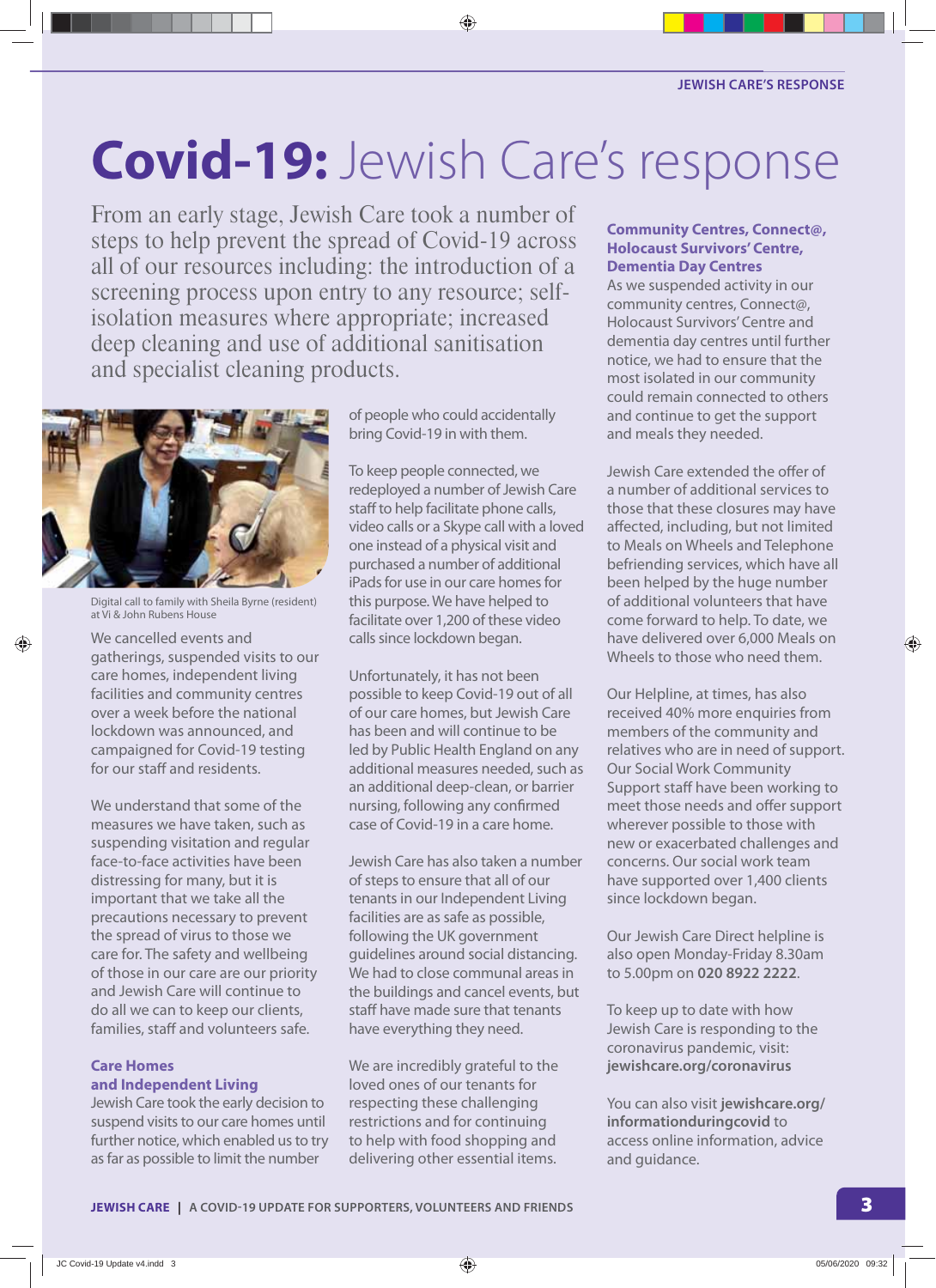### **Our Heroes:** Staff at the frontline and in hospitality

Outside the entrance to any one of our active Jewish Care buildings, you will see a banner which says, "The people who work here are simply outstanding" and they truly are.

At Jewish Care, we have always known how hard working and caring all our staff are, but in the last few months, the coronavirus pandemic has shown us how truly courageous, dedicated and compassionate they are too.

Our 1,300 staff from 70 different nations, in particular our staff on the front line from care staff, to nurses, chefs, housekeepers and front of house staff have found themselves in more challenging circumstances than usual, with new restrictions and guidelines to follow to protect and keep safe our clients whilst preventing the spread of Covid-19 in our care homes, independent living facilities and community centres.

These staff have done so much more than just deliver care and clean the buildings. They have provided comfort and friendship to residents and tenants who cannot physically be with their families and they have enabled countless video and phone calls for families to remain as connected as possible. They have worked extra shifts and stayed overnight at the homes. They have protected our clients and loved ones to the absolute best of their ability without hesitation or question. They have continued to put the safety of our clients before their own.

Some of our care and hospitality staff have been with Jewish Care for years and others only a matter of months, but their dedication to those around them shows what good hands our clients and loved ones are in.

Michael is a housekeeper and has been working for Jewish Care for over ten years. He is usually based in the Michael Sobell Jewish Community Centre in Golders Green, but since the outbreak of Covid-19, he has helped the team in the Otto Schiff care home.

He says, "I love coming to work. I am used to moving about freely from one part of the campus to another, but now we have to be very mindful when going from one building to another. We have very strict and thorough procedures. I am so conscious of not spreading any infection as the virus could be anywhere, so we have to be extra careful. We are doing everything we did before to keep the buildings safe and clean, plus more. I wear protective clothing and the PPE can get really hot and sometimes uncomfortable, but I really don't mind as the clients are so important to me. They come first every time. I have got to know many people over the last ten years working here and have grown so fond of many of them."



Staff at Vi & John Rubens House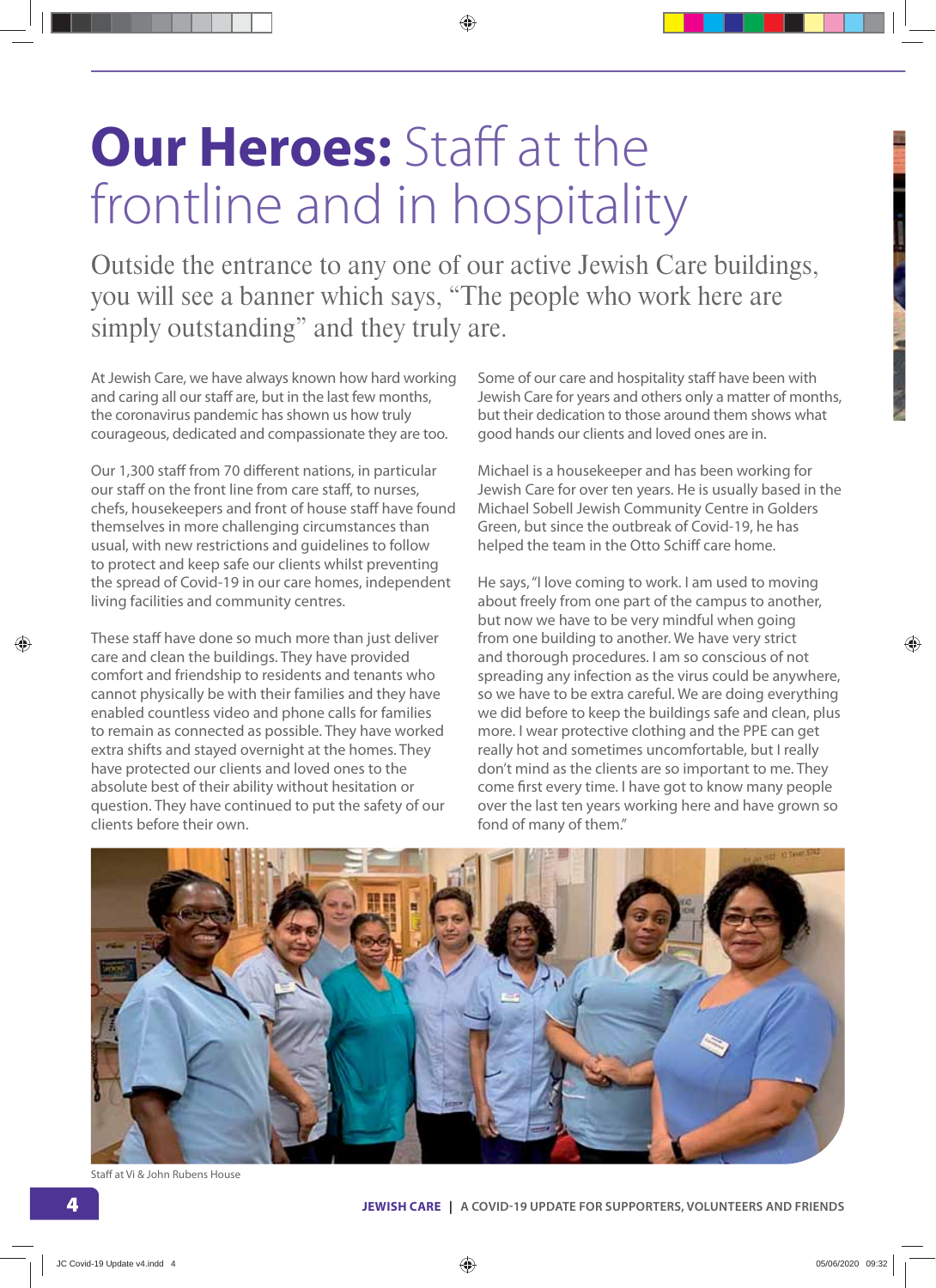

Care, hospitality and housekeeping staff at Sidney Corob House

Christine joined Jewish Care as a Coffee Shop Supervisor in the Michael Sobell Jewish Community Centre, just one month before the Covid-19 pandemic began. Lockdown meant that the coffee shop was no longer operating in the same way and she has been redeployed into the Housekeeping team. Christine says, "I started three months ago, so I am really new to the Jewish Care family. When you start a new job, it is hard enough finding your way around and learning who is who, but this situation made it even more challenging once lockdown began. I was really happy to move into the housekeeping team and help in any way I can. I help clean the general areas as well as support the care home. The housekeeping team are really friendly and hardworking. The PPE is not very comfortable, but it is necessary and important. I always enjoy stopping for a chat with our residents, especially those in their rooms, of course, from a safe distance"

Our care staff, like Nicoleta, who is a Team Leader at Lady Sarah Cohen House really appreciate the messages of support that Jewish Care have been receiving.

She says, "What we give, we don't ask for anything back but to hear these messages makes me and my team feel valued and important. It's so nice that our hard work is recognised. Everyone at Lady Sarah Cohen House is pulling together and doing their best during this difficult time. We are going that extra mile to keep our residents and safe and happy. I am so grateful to our managers here at Lady Sarah Cohen House, they are the best and give us so much support, so thank you."

Some of Jewish Care's staff team have also been redeployed from other areas to help support the thousands of additional Meals on Wheels being packed and delivered. Others have been redeployed to support staff in care homes with facilitating regular calls

between residents and loved ones on additional iPads purchased by Jewish Care.

Max Bianconi is a Digital Engagement Lead at Jewish Care but has now been redeployed as a relative liaison at Rosetrees. He is one of 62 staff who have been redeployed into serving in new roles on the frontline. Max helps to set up these regular calls and helps with other duties too. Max says "I'm very happy to be redeployed in a care home, it's where I started my career, I was a carer at the beginning and I always look up to carers as the main part of Jewish Care. I'm very proud to be able to be back in a team to help them out".

Some of our frontline staff teams have also had to transform themselves to be able to respond to the increased and changed needs of our community. Once lockdown was announced, Jewish Care's Social Work and Community Support service became a team working by video link and phone, as home visits were no longer possible. They make regular phone calls to new and former clients and their families and assist wherever possible to meet the needs of those they care for.

Completely funded by voluntary donations, Jewish Care's helpline has at times received over 3,000 enquiries a week, responding to people who are isolated and vulnerable, or caring for others in this position.

The readiness of our staff to help wherever the need is, some doing jobs they had never planned to do, shows a level of dedication and commitment that we are truly grateful for.

Our staff have always been a vital part of Jewish Care and we know that the immense appreciation we have for them, especially at a time like this, will continue for many years to come.

Chefs and catering team at Redbridge JCC

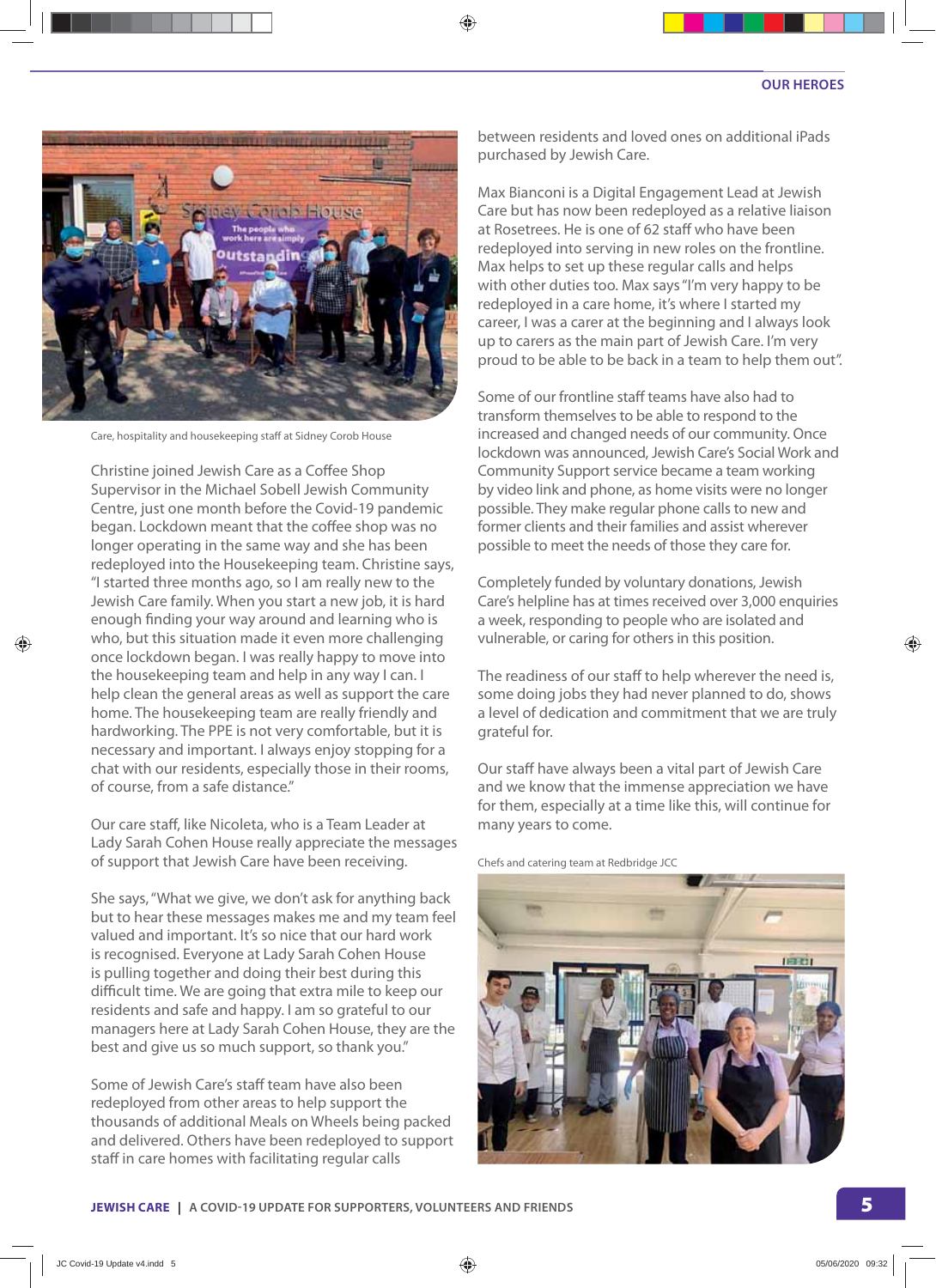### **Our incredible volunteers**  and their impact

When lockdown began, Jewish Care put out a call for volunteers to help support our staff in what we knew would be a challenging time. Some community services would be physically closed, others would greatly expand and need to adapt to meet the needs of our clients, the most vulnerable members of our society, in their greatest hour of need.



Elie Gladstone with Larry Shuman, volunteer at Brenner Centre at Stepney Jewish Community Centre at Raine House

Within a week, over 600 new volunteers had signed up to help with the huge effort to support older, vulnerable and self-isolating members in the community.

A number of jobs needed to be filled. The need for more Meals on Wheels to be packed and delivered greatly increased. Redbridge Jewish Community Centre packed and delivered over 3000 meals during the month of April alone. Together with staff, these volunteers made sure that the meals reach isolated people from communities in Essex, Southend, Stepney, Hackney and Canary Wharf.

New volunteer, Danielle Krist, 28, is a secondary school English teacher for Years 7-11 at Braeside School in Buckhurst Hill. Though she is still sending lesson plans over to her students and doing online teaching, she has more free time than usual so she signed up to deliver Meals on Wheels for the local community.

She said, "I found myself with some spare time on my hands in between online teaching, so I wanted to help out. My Grandma was at Jewish Care's Vi & John Rubens House and both my grandparents used Meals on Wheels when they were alive. They also went to Jewish Care's Redbridge Jewish Community Centre (RJCC). It meant so much to them so I couldn't think of a better organisation to volunteer for.

"My aunt has been delivering Meals on Wheels for some time and now my Mum has signed up and is starting too. I think it's important to give back to the community - especially those who need it the most and to look after those who once looked after us.



Amanda Yaffe-Parker is befriending older people in the community for Jewish Care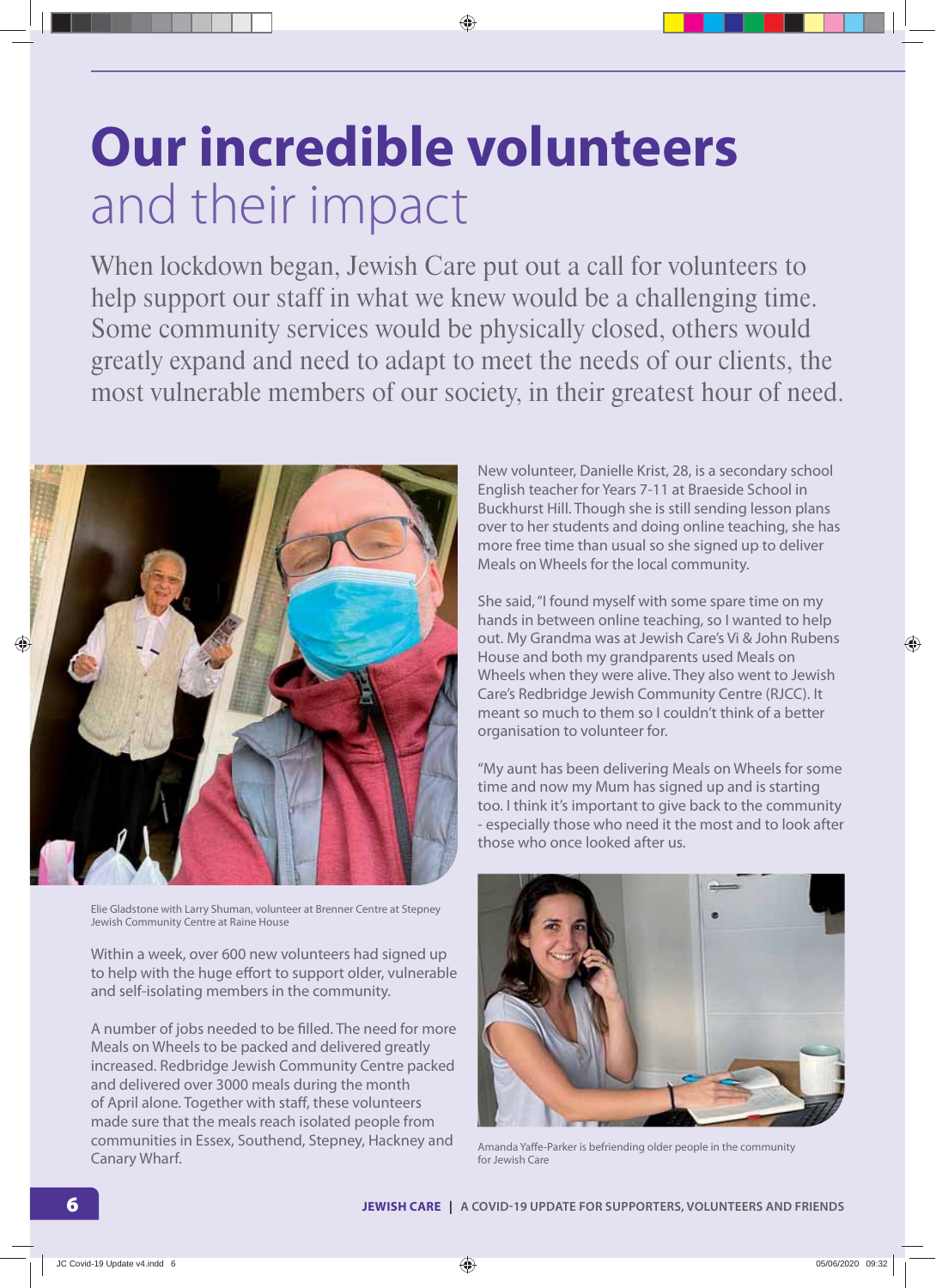"The Meals on Wheels team at Jewish Care ring me to check if I can deliver a couple of days or the day before and I go to RJCC at around 10.45am to pick up the meals. I'm off with the meals by 11.15am and have around five clients to deliver to.

"The team have already arranged a place for me to leave the meals and the clients know when I'll be coming so I ring the doorbell, leave the meals in the pre-arranged place and then check that they have come to the door to get them. I stay to chat to them, standing a good four metres away, because I know that I am most likely the only person many of them will see that day. I've found most people are staying positive and in good spirits. They're just so thankful."

**"More so than ever, it feels really important to help those in a more challenging position than myself and I feel really strongly about supporting those in our community who may be isolated, vulnerable and lonely."**

When lockdown began, one of the other areas most in need of volunteers was our telephone befriending service. With our community centres having to suspend activity, many who would usually use our centres as an opportunity to meet and socialise, especially if they live alone or are without any support networks, would find themselves more isolated and lacking any real interaction. Our telephone befrienders increased the number of people they made regular calls to and they now speak regularly to more people who need to hear a friendly voice and stay connected.

Telephone befriender, Amanda, returned to volunteering to help to reach out to members of our community. She said, "The current situation with Covid-19 was just the nudge I needed to get involved with befriending again. More so than ever, it feels really important to help those in a more challenging position than myself and I feel really strongly about supporting those in our community who may be isolated, vulnerable and lonely. I've seen first-hand how valuable befriending can be to those



Meals on Wheels volunteers Emma Shulton & Sandra Jacobs

who need it, and it's good to find a real way to make a difference during these uncertain times."

Paula Shafier is a retired administrator who started volunteering back in October for Jewish Care's Meals on Wheels once a month. Since lockdown, Paula is going out and delivering meals twice a week. She says, "Now, I deliver to the door or in a pre-arranged place and I'm checking in with people to see if they are ok and if they need anything else and having a chat at a safe distance. Just like before, I try to keep people's spirits up if they're having a bad day.

"It's very rewarding. I hope this service is still around when I get old and this is something I can do for the community."

Jewish Care is incredibly grateful and overwhelmed by the way that younger members of our community and others, all the way up to the age of 70, have come forward in their droves to support those who need it most. It would not have been possible to do what we needed to do during this time without the help and generosity of these wonderful volunteers.

Richard Shone, Head of Community Engagement and Volunteers said "We are incredibly grateful to our volunteers for the way they have stepped up and helped Jewish Care with the changes we have had to make in delivering our services. Alongside many of our existing volunteers, over 600 new volunteers signed up to help us deliver over 6,000 meals and many act as telephone befrienders to the most isolated and vulnerable in our community. Their contribution and readiness to help has been invaluable."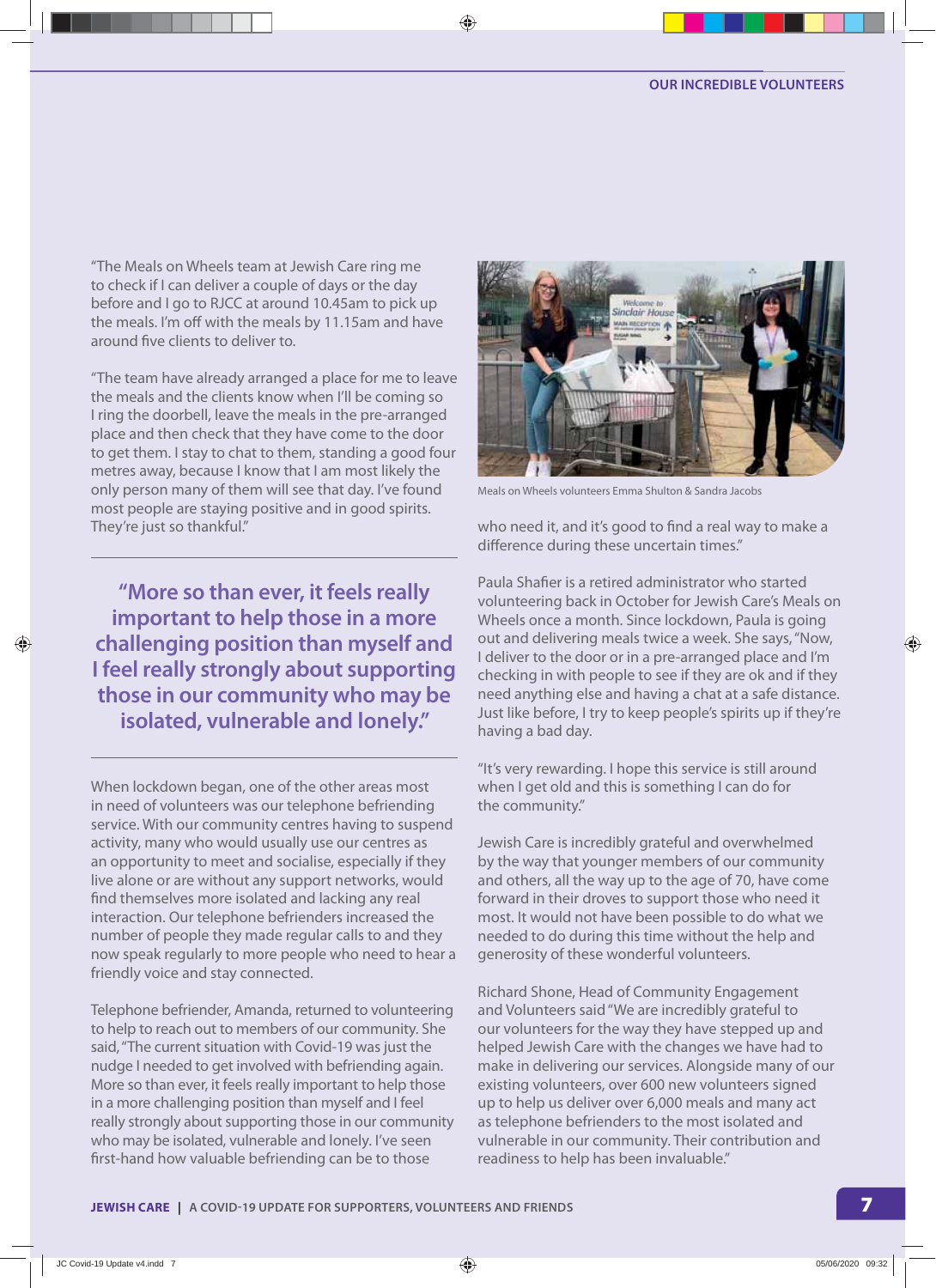# **Special moments** during Covid-19

There have been some incredibly special moments at Jewish Care during this difficult time. Amongst the challenges we have all faced, life in many respects has continued and we have celebrated birthdays, Jewish festivals, remarkable fundraising challenges, residents returning to homes after recovering from Covid-19 and more. We are regularly reminded of the truly special community that exists within Jewish Care and are so thankful to those who make it possible.

Ethel Fedor, a resident at Lady Sarah Cohen House, celebrated her 104th birthday in April with a virtual family party with relatives including her daughter, grandchildren and great-grandchildren made possible by the care staff.

Ethel said, "I think getting to this age is luck. I've had my sorrows, but my wonderful daughter Ros, my grandchildren and all my family keep me going. My proudest achievement is having such a loving, caring family with 11 great-grandchildren between the years of 4 to 20."

Ethel's daughter, Ros, added, "Mum is an inspiration to us all. Celebrating her 103rd birthday last year at Lady Sarah Cohen House was fabulous and we are all very proud of her. She has taught me so much during her lifetime especially that family is the most important thing of all. Her wisdom has encouraged and helped me throughout my life, and I hope we can spend many more good times together."

We celebrated a number of other birthdays across our care homes and Independent Living facilities during lockdown, and it was wonderful that residents and tenants were able to celebrate these special occasions with their loved ones over video calls while it was not possible for face to face visits.

During lockdown, we celebrated Passover at Jewish Care. This year, together with the rest of the community, we had to make some adjustments as to how we

would celebrate the festival. However, those essential adjustments made it possible for our community to celebrate Passover in as close a way as possible to usual.



Paul Polin, resident at Lady Sarah Cohen House enjoying karaoke

Virtual Seders became the norm and at Jewish Care, this was no different. We compiled a number of online resources, including a recorded virtual Seder which could be played either on Seder nights, or used afterwards as a learning tool. The recording was accompanied by a condensed Haggadah in Hebrew, transliteration and English, as well as a Montessori Haggadah for residents to read out to tell the Passover story.

In previous years, volunteers from across the community have visited Jewish Care's homes to lead Seders. School children have also previously visited

#### **Whilst we were not able to be together physically this year, we reached out as far as possible and connected with each other as one community.**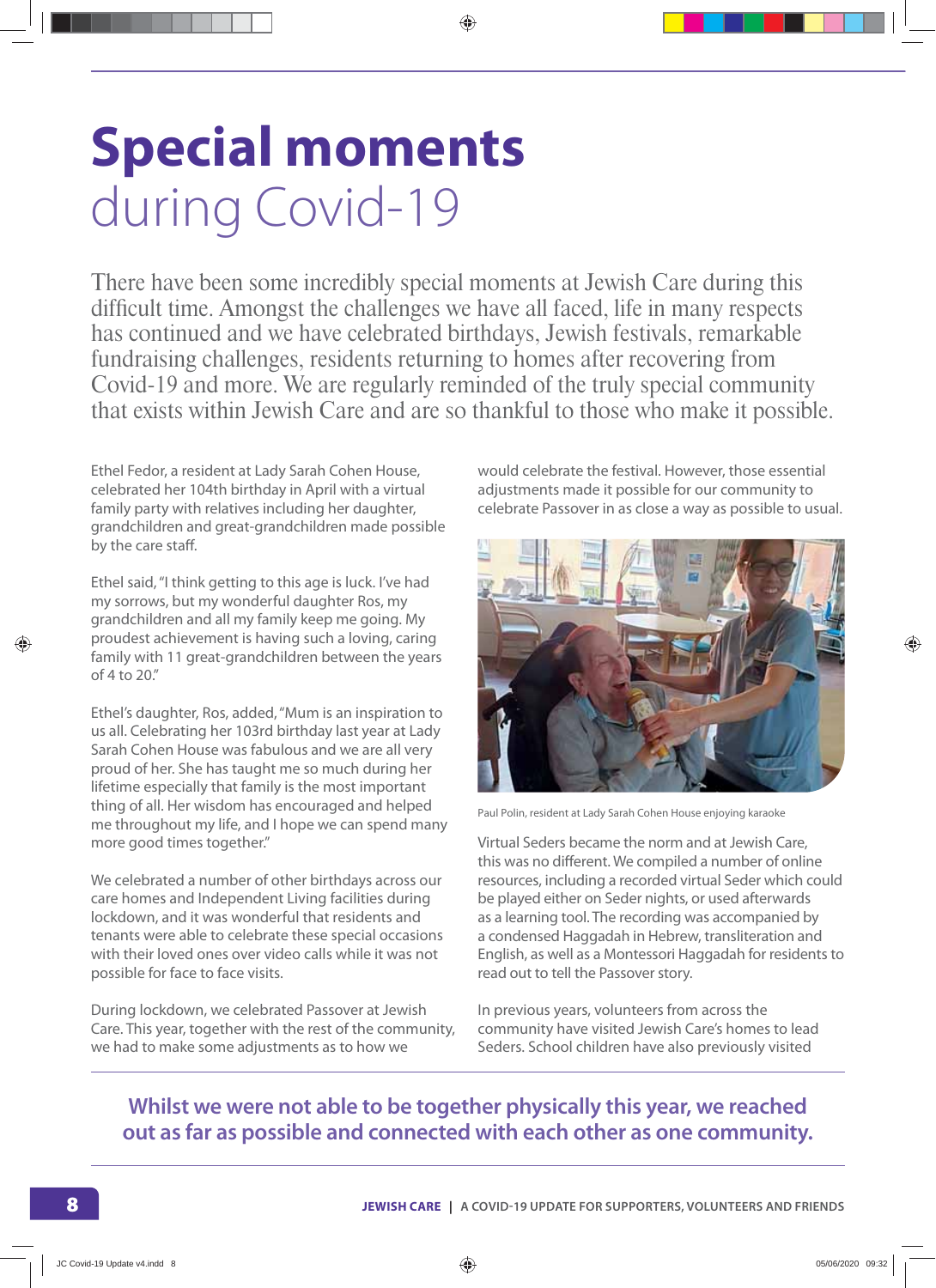

Families took part in the 2.6 challenge for Jewish Care

residents to sing. This year, instead, children from schools across the community sent e-cards to be printed and given out to residents before Pesach.

#### **"I'm walking 2k over six days, so 12km in all, to help save lives for Jewish Care because I want to contribute to this great charity."**

Individual Seder plates and meals were delivered to all Jewish Care's Independent Living tenants. Kosher for Pesach frozen meals were delivered by Jewish Care's Meals on Wheels delivery drivers before Pesach, to the growing numbers of people who needed them.

Whilst we were not able to be together physically this year, we reached out as far as possible and connected with each other as one community.

Jewish Care has also seen a number of community members take part in some truly special fundraising challenges for us. One challenge that particularly caught the attention of many, was 96-year-old Ruth Brook, who decided to walk 2 kilometres each day for 6 days, as part of the 2.6 challenge, to raise money for the Jewish Homes Emergency Appeal. The 2.6 challenge was a national event which took the place of the Virgin Money London Marathon.

Inspired by Captain Tom, Ruth said, "I'm walking 2k over six days, so 12km in all, to help save lives for Jewish Care because I want to contribute to this great charity.

"I am 96 and at my stage in life it's still important to make a contribution. I know how desperately urgent it is for the care staff in residential homes to have Personal Protective Equipment to prevent the spread of Covid-19 and to protect the residents and staff. Helping to prevent the spread of the virus also means fewer people will be taken to hospital and therefore decrease the pressure on the NHS. Your donation will go a long way to making a huge difference. Thank you."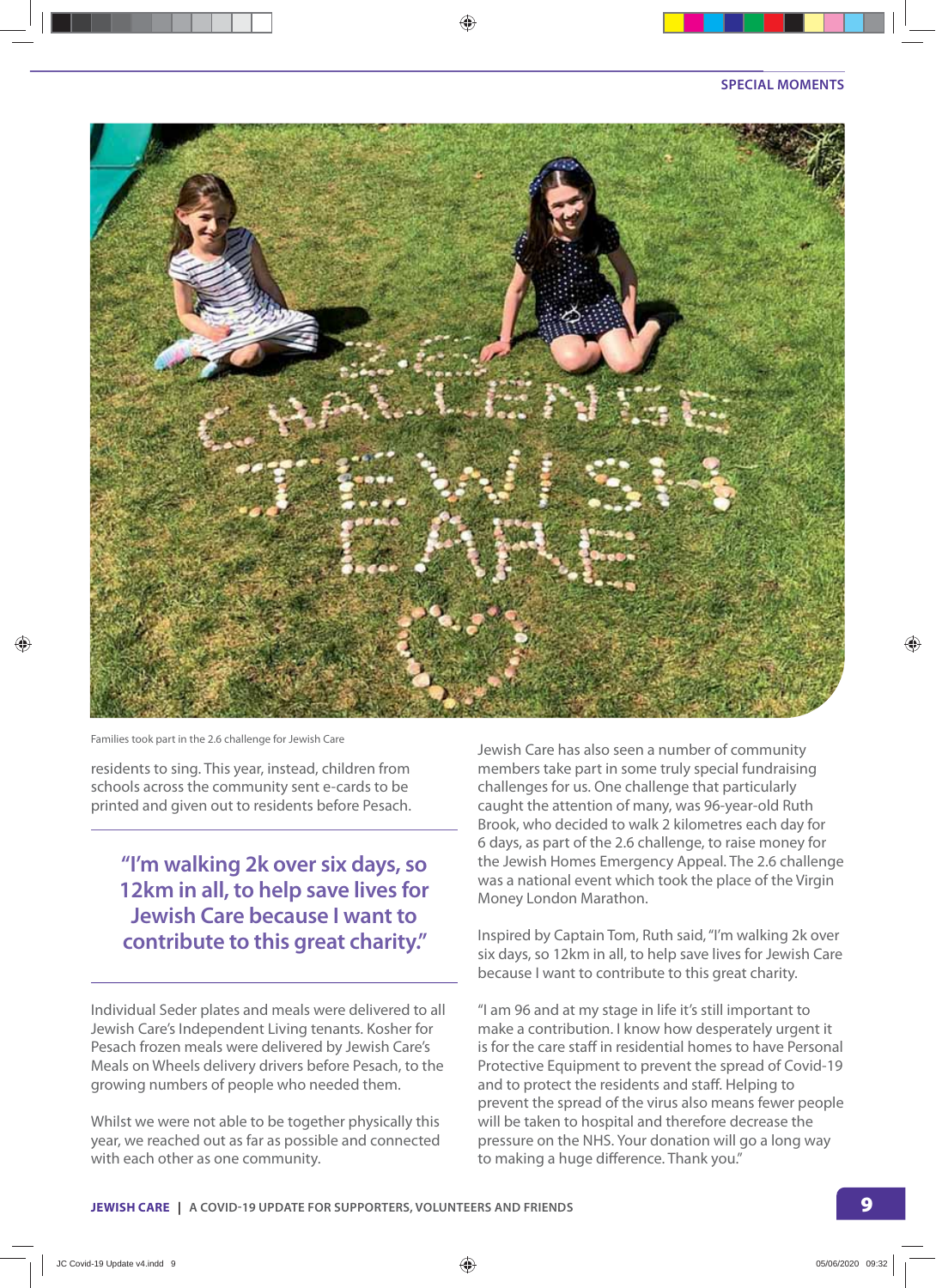**"We are so pleased to see residents recovering well. Our residents are like our family, we know each other so well and you go through so many emotions as a manager at a time like this."**



Miriam Fugler, community centre member on VE Day

Whilst some have been able to take part in challenges and keep active at home, our staff have made sure that activities in care homes and resources have continued with regular virtual entertainment, music and reminiscence groups. They also made sure that the 75th anniversary of VE Day was celebrated in style. A number of our resources were decorated with bunting and decorations and others held VE Day reminiscence sessions, sung wartime songs and watched wartime classics. Jewish Care's Community Dementia Projects Lead, Susan Dawson, adapted her "Singing for Memory" sessions to sing with people over the phone and to mark VE Day, themed her sessions by singing Vera Lynn.

Entertainers have also been holding their activities via video link and residents have continued to enjoy regular sing-a-long sessions, talks and quizzes. At Lady Sarah Cohen House, residents enjoyed a virtual singing session with entertainer, Will Smith. Resident, Malcolm Marks, said, "It was very good. I joined in and sang along to Sweet Caroline from Neil Diamond, it was released in 1971 and that's when I met my wife. I also sang along to Tie a Yellow Ribbon, that was released in 1973, 47 years ago."

Although we have had to adapt the way many activities are run, maintaining the normality of these regular activities as far as possible and continuing to mark special days, has somehow become even more special.

We know that not everyone has been as fortunate as some of our residents who have managed to recover from Covid-19, but we are thankful that there are some who have. At Sandringham's Anita Dorfman House, 83-year-old Muriel Abrahams is one of the residents who returned to the home after being admitted to hospital and tested positive for Covid-19. She is now doing well and is delighted to be back.

Speaking of her recovery, Muriel told us, "I'm getting on, thank G-d, I was in hospital for about two weeks and after a while I wanted to come back to the home. There were five or six people on the ward with me and they all came out at different stages and I'm happy to be back home.

"I'm ok now, and I've been outside in the garden. You've got to keep your spirits up. I've had a wonderful life, and I'm in touch with family and friends every day. I've got a son, three grandchildren, daughter in law in America, friends from where I used to live, and friends here at the home.

**A number of our resources were decorated with bunting and decorations, and others held VE Day reminiscence sessions, sung wartime songs and watched wartime classics.**

Registered Manager of Sandringham's Anita Dorfman House, Elizabeth Mandeya, said "We are so pleased to see residents recovering well. Our residents are like our family, we know each other so well and you go through so many emotions as a manager at a time like this."

At a time when there has been so much concern and anxiety, at Jewish Care, we are grateful to everyone who has made it possible for us to help keep up the spirits of our residents, tenants, volunteers and staff by creating special moments and sharing family celebrations, helping to maintain a much needed sense of normality and joy for all.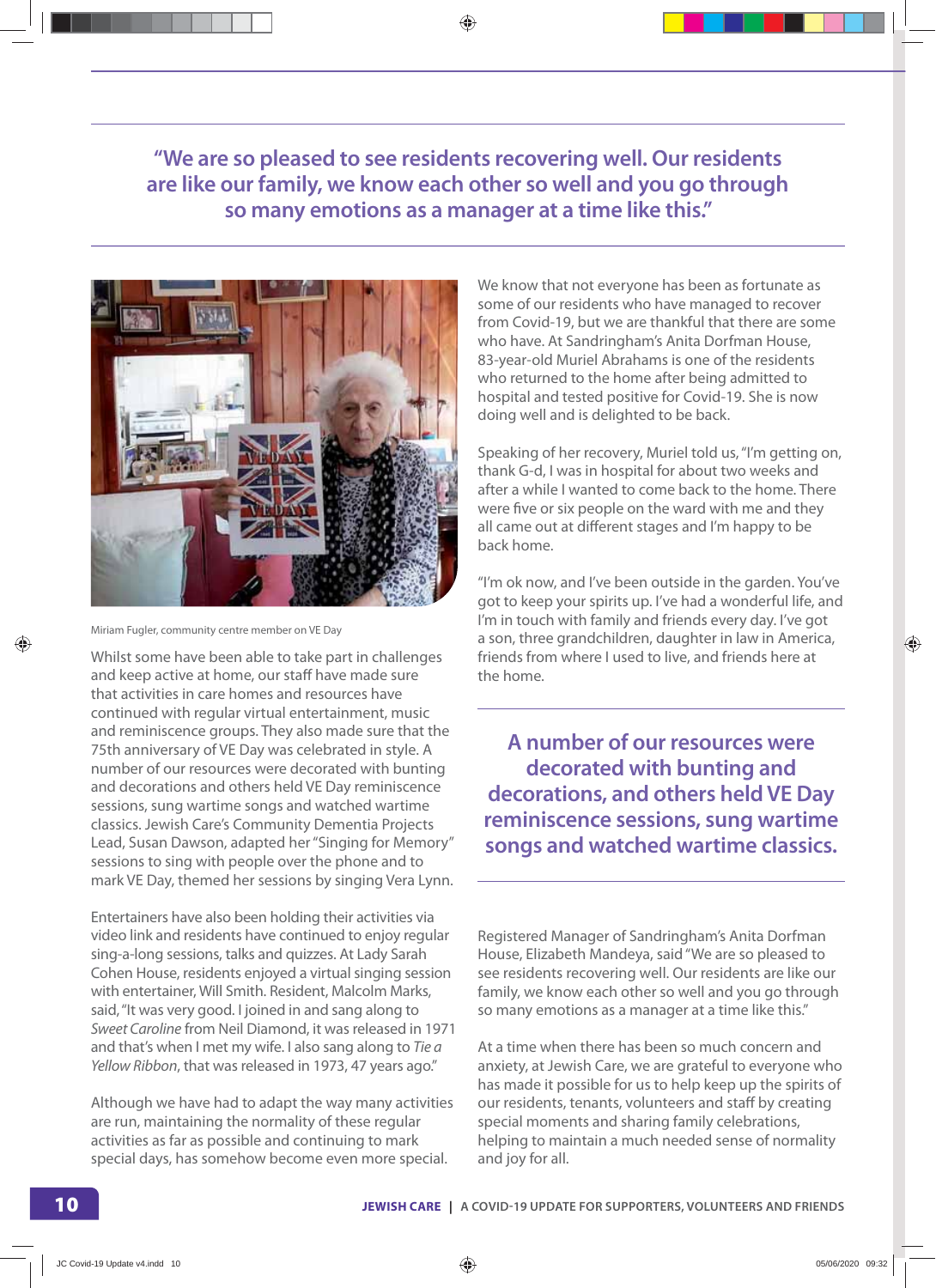### **JEWISH CARE'S IMPACT SINCE THE OUTBREAK OF COVID19 IN NUMBERS**

Our helpline received **40% more enquiries** than usual during the pandemic

We supported **1,200 video calls** between relatives and residents who were unable to visit **1,200**

We delivered **over 6,000 meals-on-wheels** to our isolated and housebound community members

**645,000**

We have invested over £300,000 in order to procure **over 645,000 items of PPE** including face masks, aprons and gloves to protect our clients and staff and keep them safe.

**6,000**

We celebrated **28 birthdays** for our clients from **92 to 104!**



**Over 600 new volunteers** came forward to join our incredible team of 3,000 existing volunteers

,400

Our social workers supported over **1,400 clients**



**It is absolutely vital that everyone does what they can to stay healthy and well at this time. As an essential component of wellbeing is to stay active physically and mentally, we have pulled together some resources to help keep our community stimulated and healthy whilst at home.**



From staying active, participating in quizzes and games to reading, cooking and learning new skills, we are here to keep you active and help banish the boredom! Please visit **jewishcare.org/ keepingactive** to access these resources, which include activities for all ages and abilities.

You can also visit **jewishcare.org/ informationduringcovid** to access credible sources online to keep up to date on the latest information about coronavirus.